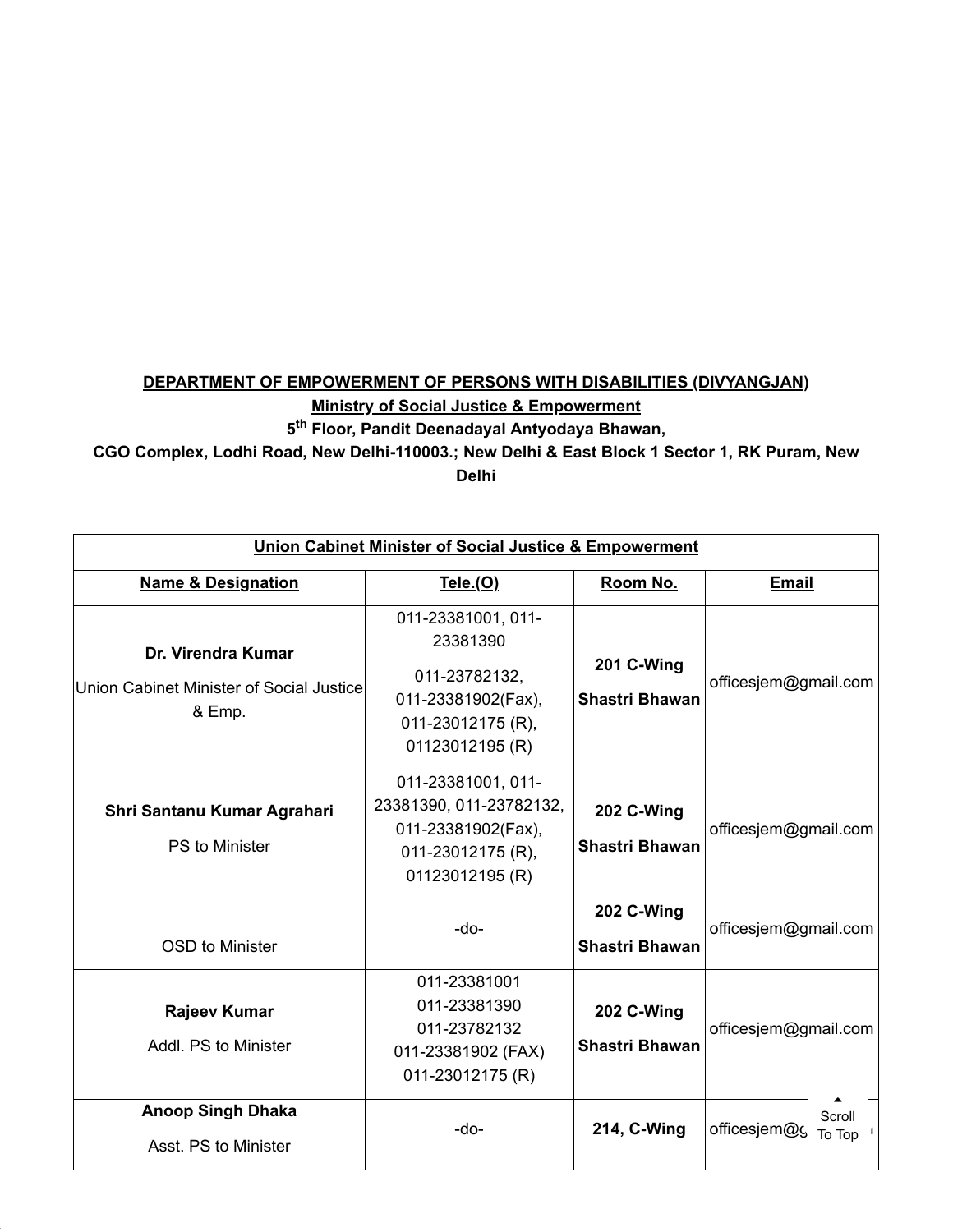| Addl. PS to Minister | -do-                          | 202 C-Wing<br>Shastri Bhawan | officesjem@gmail.com  |
|----------------------|-------------------------------|------------------------------|-----------------------|
| <b>First PA</b>      | 011-23012195,<br>011-23012195 | 4, Janpath                   | offcicesjem@gmail.com |
| <b>Second PA</b>     | 011-23012175,<br>011-23012195 | ۰                            | offcicesjem@gmail.com |

| Minister of State of Social Justice & Empowerment                                    |                                                                |                                                      |                                                  |
|--------------------------------------------------------------------------------------|----------------------------------------------------------------|------------------------------------------------------|--------------------------------------------------|
| <b>Name &amp; Designation</b>                                                        | Tele.(O)                                                       | Room No.                                             | <b>Email</b>                                     |
| <b>Shri Ramdas Athawale</b><br>Minister of State for Social Justice<br>& Empowerment | 23381656, 23381657<br>23381669(Fax)<br>011-23018975, 78 (R)    | <b>101 C-Wing</b><br><b>Shastri</b><br><b>Bhawan</b> | Mos3-msje@gov.in<br>mosathawale@gmail.com        |
| PS to MOS                                                                            |                                                                |                                                      |                                                  |
| Shri Pruthvirajsinh Bhatti<br>Addl. PS to MOS                                        |                                                                | <b>101 C-Wing</b><br><b>Shastri</b><br><b>Bhawan</b> | Pruthvirajsinh.b@gov.in                          |
| <b>Shri Pravin More</b><br>Asstt. PS to MOS                                          |                                                                | <b>101 C-Wing</b><br><b>Shastri</b><br><b>Bhawan</b> | mosatwhawale@gmail.com                           |
| Shri A.Narayanaswamy<br>Minister of State for Social Justice<br>& Empowerment        | 23072192, 23072193,<br>23072194(Fax)<br>23794728, 23794729 (R) | <b>301 A-Wing</b><br><b>Shastri</b><br><b>Bhawan</b> | officemossje@gmail.com                           |
| PS to MOS                                                                            | 23072192, 23072193                                             | <b>301 A-Wing</b><br><b>Shastri</b><br><b>Bhawan</b> |                                                  |
| Addl.PS to MOS                                                                       | -do-                                                           | <b>301 A-Wing</b><br><b>Shastri</b><br><b>Bhawan</b> |                                                  |
| <b>Km. Pratima Bhoumik</b><br>Minister of State for Social Justice<br>& Empowerment  | 23383757, 23383745,<br>23074097(Fax)                           | 251 A-Wing<br><b>Shastri</b><br><b>Bhawan</b>        | mos.socialjusctice@gmail.com<br>Scroll<br>To Top |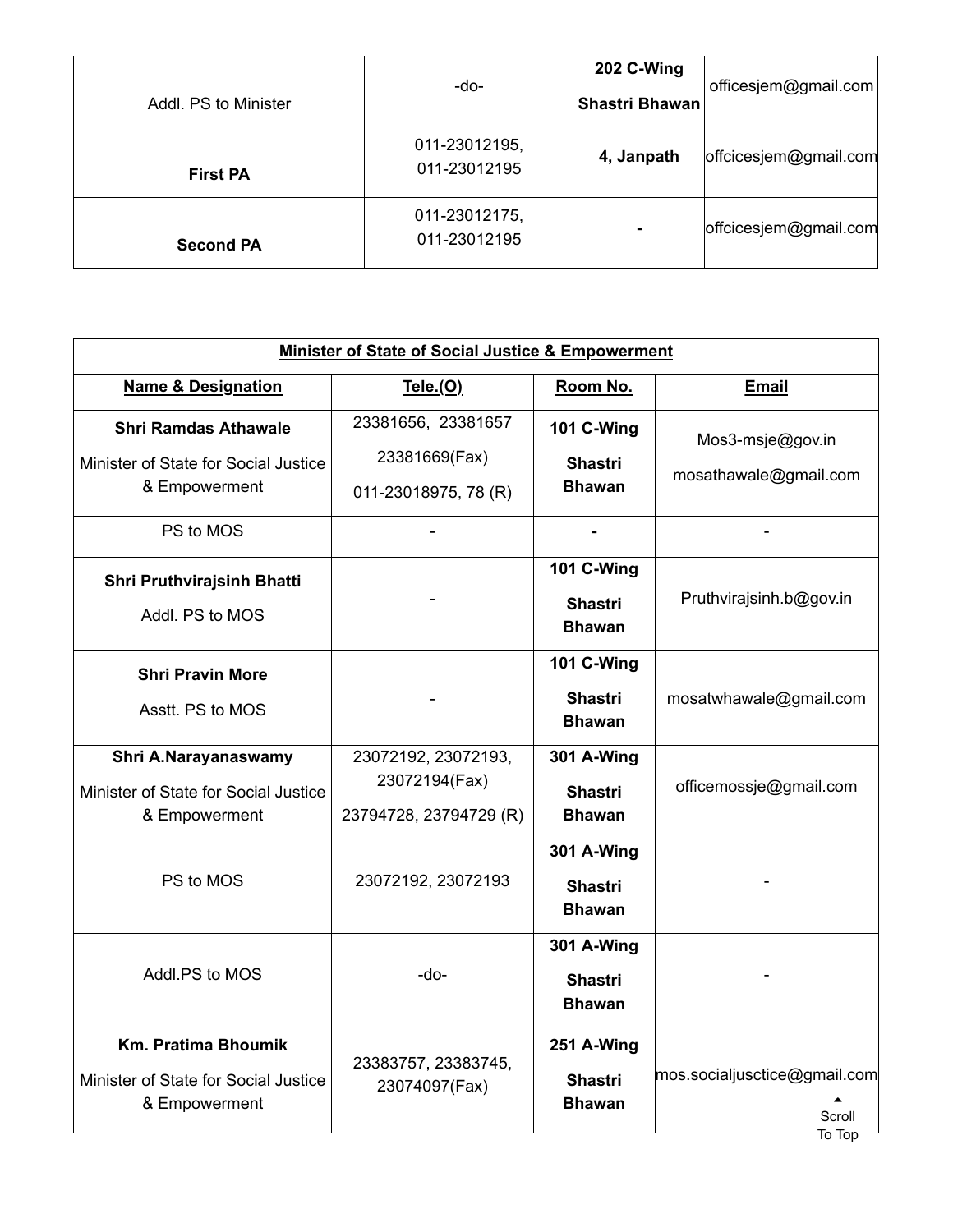| PS to MOS       | $\blacksquare$ | 250 A-Wing<br><b>Shastri</b><br><b>Bhawan</b> | $\blacksquare$         |
|-----------------|----------------|-----------------------------------------------|------------------------|
| Shri Arun Kalra |                | 249 A-Wing                                    |                        |
| Addl.PS to MOS  | $\blacksquare$ | <b>Shastri</b><br><b>Bhawan</b>               | mosoffice-depwd@nic.in |

| <b>Name &amp; Designation</b>                                 | Tele.(O)                      | Room No.                                   | <b>Email</b>                       |
|---------------------------------------------------------------|-------------------------------|--------------------------------------------|------------------------------------|
| Ms. Anjali Bhawra, IAS, Secretary                             | 24369055<br>24369067          | 524 (B-III),<br>Antyodaya<br><b>Bhawan</b> | secretaryda-msje@nic.in            |
| Shri Mukesh Bali, Sr. PPS to Secretary                        | 24369055                      | 531 (B-III),<br>Antyodaya<br><b>Bhawan</b> | secretaryda-msje@nic.in            |
| Shri Atul Khurana, PPS to Secretary                           | 24369055<br>24369067          | 531 (B-III),<br>Antyodaya<br><b>Bhawan</b> | secretaryda-msje@nic.in            |
| Shri Rajesh kumar Yadav, IAS, Joint<br>Secretary              | 24369056                      | 527 (B-III),<br>Antyodaya<br><b>Bhawan</b> | jsda-msje@nic.in                   |
| Ms. Sarita, PPS                                               | 24369056<br>24364392<br>(Fax) | 528 (B-III),<br>Antyodaya<br><b>Bhawan</b> | sarita.ujjwal@nic.in               |
| Shri Rajeev Sharma, IFoS, Joint Secretary 24369069            |                               | 530 (B-III),<br>Antyodaya<br><b>Bhawan</b> |                                    |
| Shri Pradeep.K. Sethi, PS                                     | 24369069<br>24365014<br>(Fax) | 529 (B-III),<br>Antyodaya<br><b>Bhawan</b> |                                    |
| Shri Kishor B.Surwade, ISS, Deputy<br><b>Director General</b> | 24364394                      | 514 (B-II),<br>Antyodaya<br><b>Bhawan</b>  | ddg-depwd@gov.in                   |
| Ms. Sumangala Sajeevan, PPS to DDG                            | 24364394                      | 512 (B-II),<br>Antyodaya<br><b>Bhawan</b>  | sumangala.sajeevan@nicin<br>Scroll |

To Top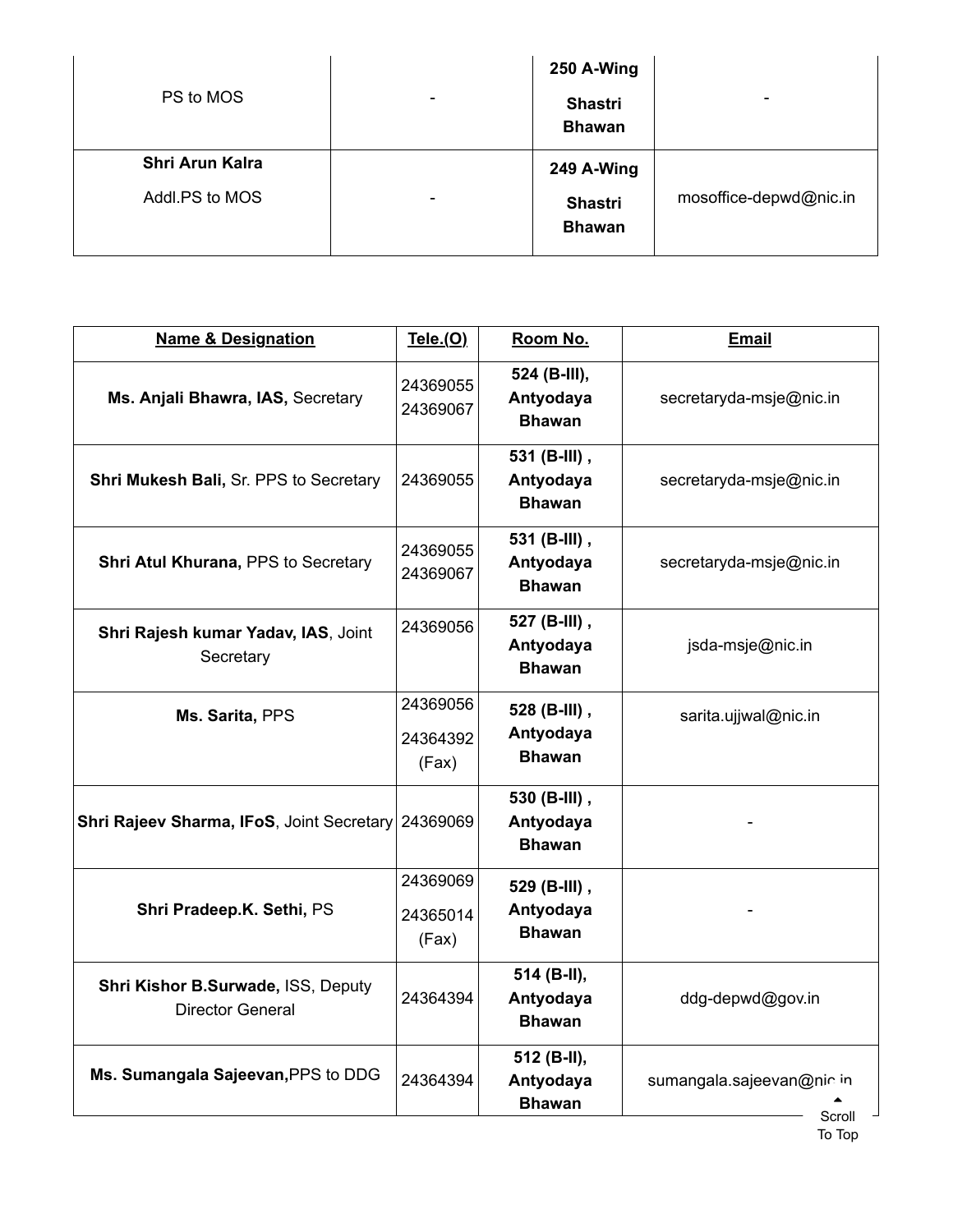| <b>Shri Sanjay Pandey, Joint Secretary &amp;</b><br><b>Financial Advisor</b>                                                                                                                                                                                                                                                    | 23387924 | 610-A Wing<br>Shastri Bhawan,<br><b>New Delhi</b>          | s_pandey@gov.in                     |
|---------------------------------------------------------------------------------------------------------------------------------------------------------------------------------------------------------------------------------------------------------------------------------------------------------------------------------|----------|------------------------------------------------------------|-------------------------------------|
|                                                                                                                                                                                                                                                                                                                                 |          | <b>DIRECTOR/DEPUTY SECRETARIES</b>                         |                                     |
|                                                                                                                                                                                                                                                                                                                                 | 24369054 | 4 (B-I), Antyodaya<br><b>Bhawan</b>                        |                                     |
| Shri Vineet Singhal, Director (UDID,<br>DDRS, DDRC, SIPDA, AIC, Miscellaneous<br>matters)                                                                                                                                                                                                                                       | 24364391 | 5 (B-I), Antyodaya<br><b>Bhawan</b>                        |                                     |
| Shri Kshitij Mohan, Director (IFD/RTI,<br>Budget, Audit Paras)                                                                                                                                                                                                                                                                  | 24369057 | 521(B-II), Antyodaya<br><b>Bhawan</b>                      | kshitij.mohan@nic.in                |
|                                                                                                                                                                                                                                                                                                                                 |          | 2 (B-II), Antyodaya<br><b>Bhawan</b>                       |                                     |
|                                                                                                                                                                                                                                                                                                                                 | 24369025 | 1 (B-I), Antyodaya<br><b>Bhawan</b>                        |                                     |
| Ms. Beena E. Chakravarty, Deputy<br>Secretary (Admin, ADIP, ALIMCO,<br>Vigilance, Scholarship, DBT, GST)                                                                                                                                                                                                                        | 24365053 | 517A (B-II)                                                | beena.elizabeth@gov.in              |
| Shri Mritunjay Jha, Deputy Secretary<br>(Acts, UNCRPD, Policy matters, NUD,<br>RCI, National Fund, Early Intervention,<br>NIIUD, Parliament, e-<br>samiksha, Coordination, NIMHR, NIs, CRC,<br>ISLRTC, Research on Disability, Centre for<br>Disability Sports, Braille Press, Annual<br>Report, Hindi, National Awards, Media) | 24369045 | 520 (B-II)                                                 | mrityunjay.jha@nic.in               |
|                                                                                                                                                                                                                                                                                                                                 | 24365024 | <b>Ground Floor Room No:</b><br>2,                         |                                     |
| Ms. Meena K Sharma, Deputy<br>Secretary(Skill Training,<br>Statistics, NHFDC, National<br>Trust, AGP, ISIC, Spinal Injury, Deaf<br>Colleges, In-Service Training,<br>Incentive, Election Cell, CBR, Bilateral<br>Agreements, EMEIC, Legal Cell, CPGRAMS,<br>CCPD)                                                               | 24369066 | Room Adjacent to 522<br>(B-II), Antyodaya<br><b>Bhawan</b> | meena.sharma@nic.in                 |
| <b>UNDER SECRETARIES</b>                                                                                                                                                                                                                                                                                                        |          |                                                            |                                     |
| <b>Name &amp; Designation</b>                                                                                                                                                                                                                                                                                                   | Tele.(O) | Room No.                                                   | <b>Email</b>                        |
| Shri Sauranshu Sinha,<br>US(IFD, Budget, Audit paras)                                                                                                                                                                                                                                                                           | 23235692 | Room No: 517 (B-II),<br>Antyodaya Bhawan                   | sauranshu.sinha<br>Scroll<br>To Top |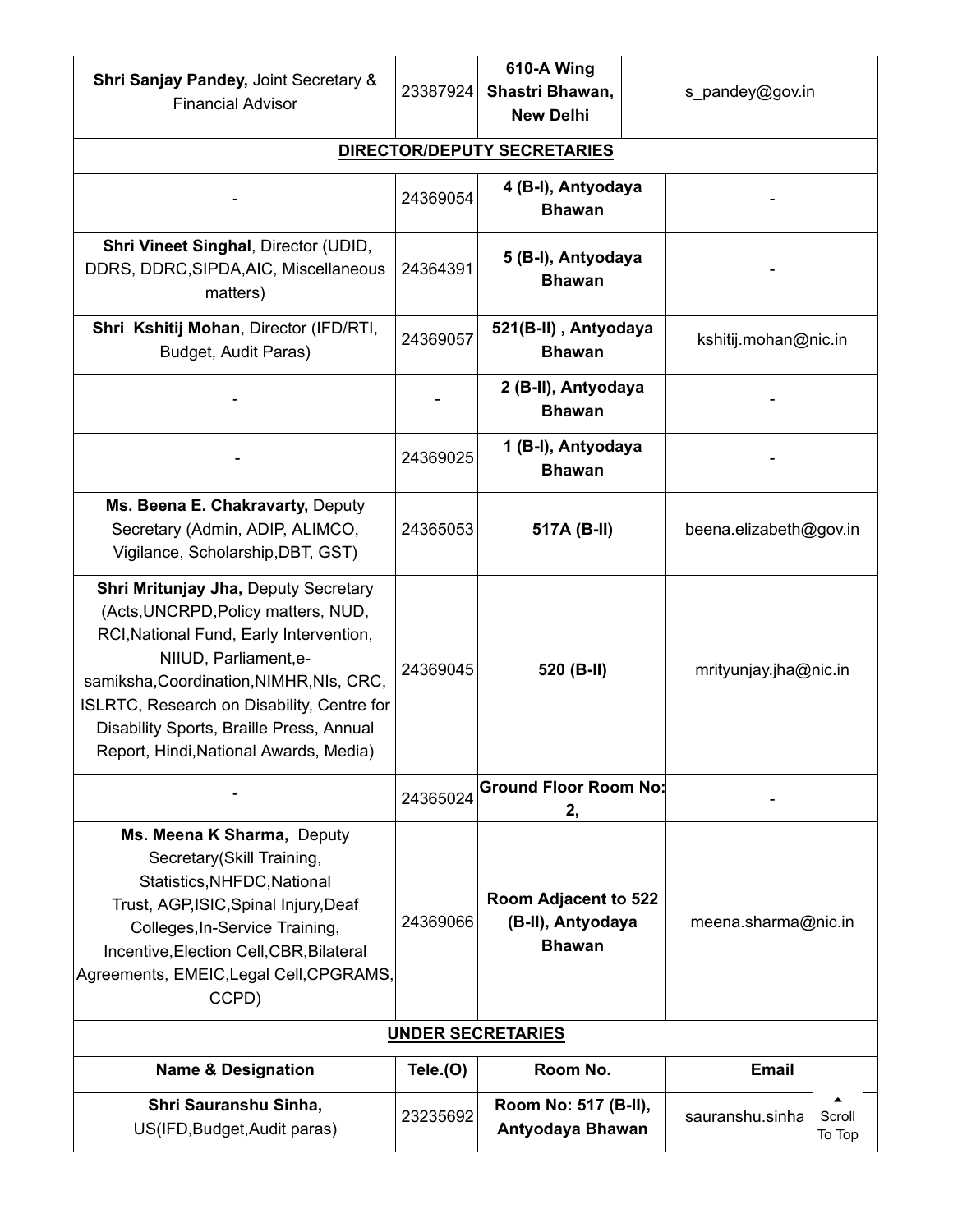| Shri S.K. Mahto,<br>US(ADIP, ALIMCO, CDS, Admin, Skill<br>Training, National Awards, Media, Publicity)                                                   | 24369027             | Room No. 11 (B-I),<br>Antyodaya Bhawan              | sk.mahto@nic.in                   |  |
|----------------------------------------------------------------------------------------------------------------------------------------------------------|----------------------|-----------------------------------------------------|-----------------------------------|--|
| Shri D.K.Panda, US(RPwD<br>Act, Policy, UNCRPD, NURDS, RCI, NUD, Early<br>Identification & Intervention<br>program, NIIUD, National Fund)                | 24369059             | 519 (B-II), Antyodaya<br><b>Bhawan</b>              | panda.dk@gov.in                   |  |
| Ms. Sureksha Sharma, US (Scholarship,<br>CCPD, Vigilance)                                                                                                |                      |                                                     |                                   |  |
|                                                                                                                                                          | 23381001<br>23381390 | 214 (C-Wing) Shastri<br><b>Bhawan</b>               |                                   |  |
| Md. Marazuddin, US(AIC, Swachh<br>Bharat, DDRS, DDRC, SIPDA, Hindi)                                                                                      | 24369047             | Room No: 522 (B-II),<br>Antyodaya Bhawan            | meraj.muhammad@gov.in             |  |
| Shri A.K.Mandal, US(RTI,CBR, Bilateral<br>Agreements, Establishment of Micro<br>Enterprise Incubation Centres, Legal Cell)                               | 24369068             | <b>Ground Floor Room No:</b><br>4, Antyodaya Bhawan | arunkumar.mandal@gov.in           |  |
| Shri Navin Kumar, US(National<br>Institutes, CRCs, ISLRTC, NIMHR, Research<br>Scheme, Braille Press, Centre for Disability<br>Sports)                    |                      | 517 (B-II), Antyodaya<br><b>Bhawan</b>              | navin.kumar75@gov.in              |  |
| Shri Sandeep Kumar, US(Election Cell, Co-<br>ordination, E-samiksha, Annual<br>Report, Parliament Section, National<br>Trust, Miscellaneous, NHFDC, AGP) | 24369051             | 516 (B-II), Antyodaya<br><b>Bhawan</b>              | sandeepkumar.rth@nic.in           |  |
|                                                                                                                                                          | <b>NIC CELL</b>      |                                                     |                                   |  |
| Shri. Harvinder Sigh Baweja, Sr. Technical<br><b>Director</b>                                                                                            | 23382857             | 635, A-Wing, Shastri<br><b>Bhavan, New Delhi</b>    | baweja@nic.in                     |  |
| Shri Rakesh Goel, Director                                                                                                                               |                      | East Block 1 Sector 1,                              | rgoel3505@nic.in                  |  |
| Shri Sanjay Kumar Chauhan, Director                                                                                                                      |                      | RK Puram, new Delhi                                 | sanjay.chauhan@nic.in             |  |
| <b>SECTION OFFICER</b>                                                                                                                                   |                      |                                                     |                                   |  |
| <b>Shri Mohit Malik, S.O</b>                                                                                                                             |                      | 5 <sup>th</sup> Floor, Antyodaya<br><b>Bhawan</b>   | mohit.malik@nic.in                |  |
| Shri Kedar Mal Meena, S.O.                                                                                                                               | 24365011             | 512 (B-II)                                          | Coordinationdd4@gmail.com         |  |
| Ms.Usha Basetia, S.O.                                                                                                                                    |                      | 5 <sup>th</sup> Floor, Antyodaya<br><b>Bhawan</b>   | usha.basetia@nic.in               |  |
| Shri Manoj Kumar, S.O.                                                                                                                                   |                      | 5 <sup>th</sup> Floor, Antyodaya<br><b>Bhawan</b>   | manoj.kmr27@r<br>Scroll<br>To Top |  |